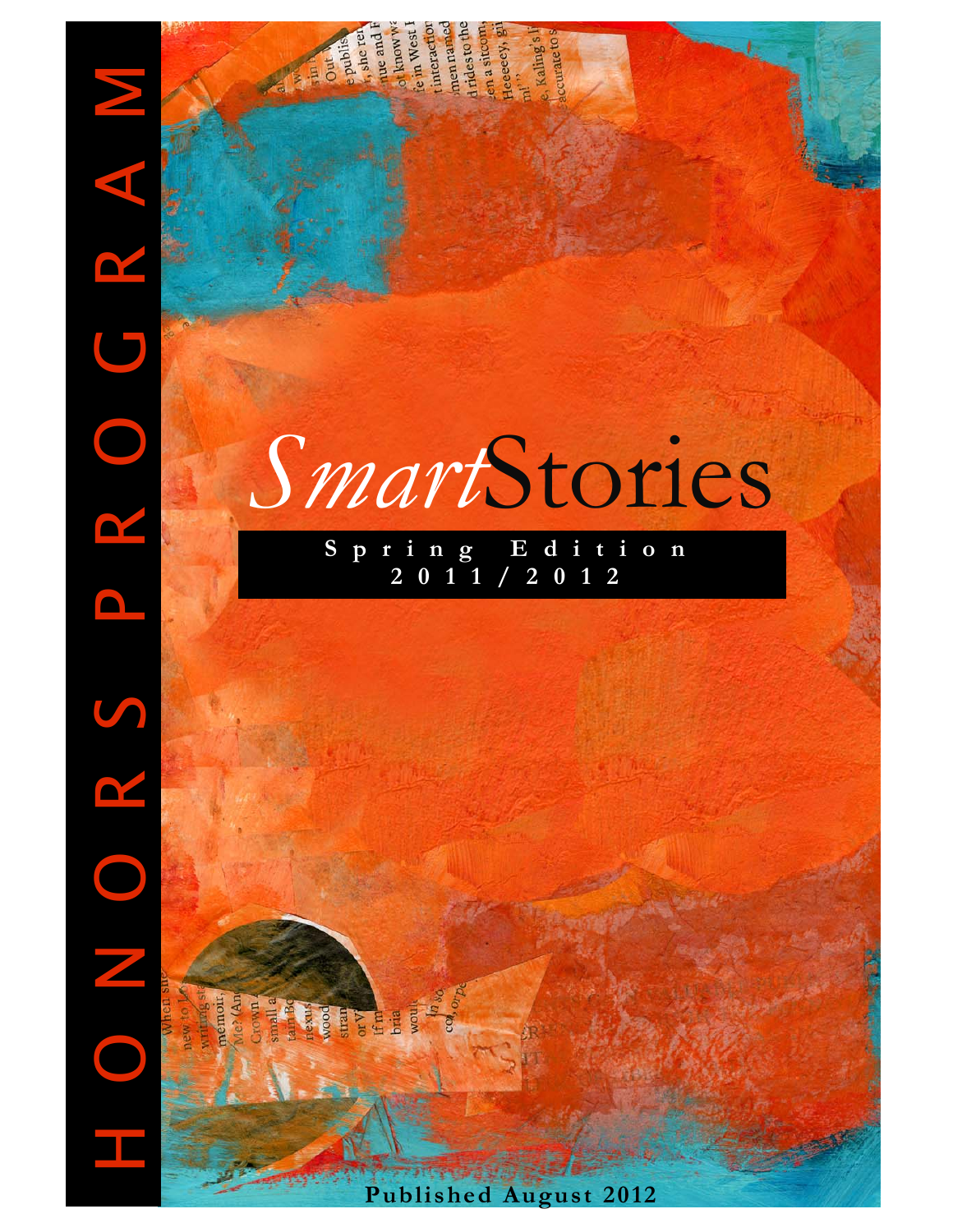### *Smart***...**

**...is just the start of who we are. There is more to our story, as we're sure there's more to yours.** 

**You are not just an SAT score and a GPA.** 

**Honors students are passionate. About what? About something. Actually, about many things.** 

**Read on for some of their stories.** 

**We look forward to hearing yours...** 



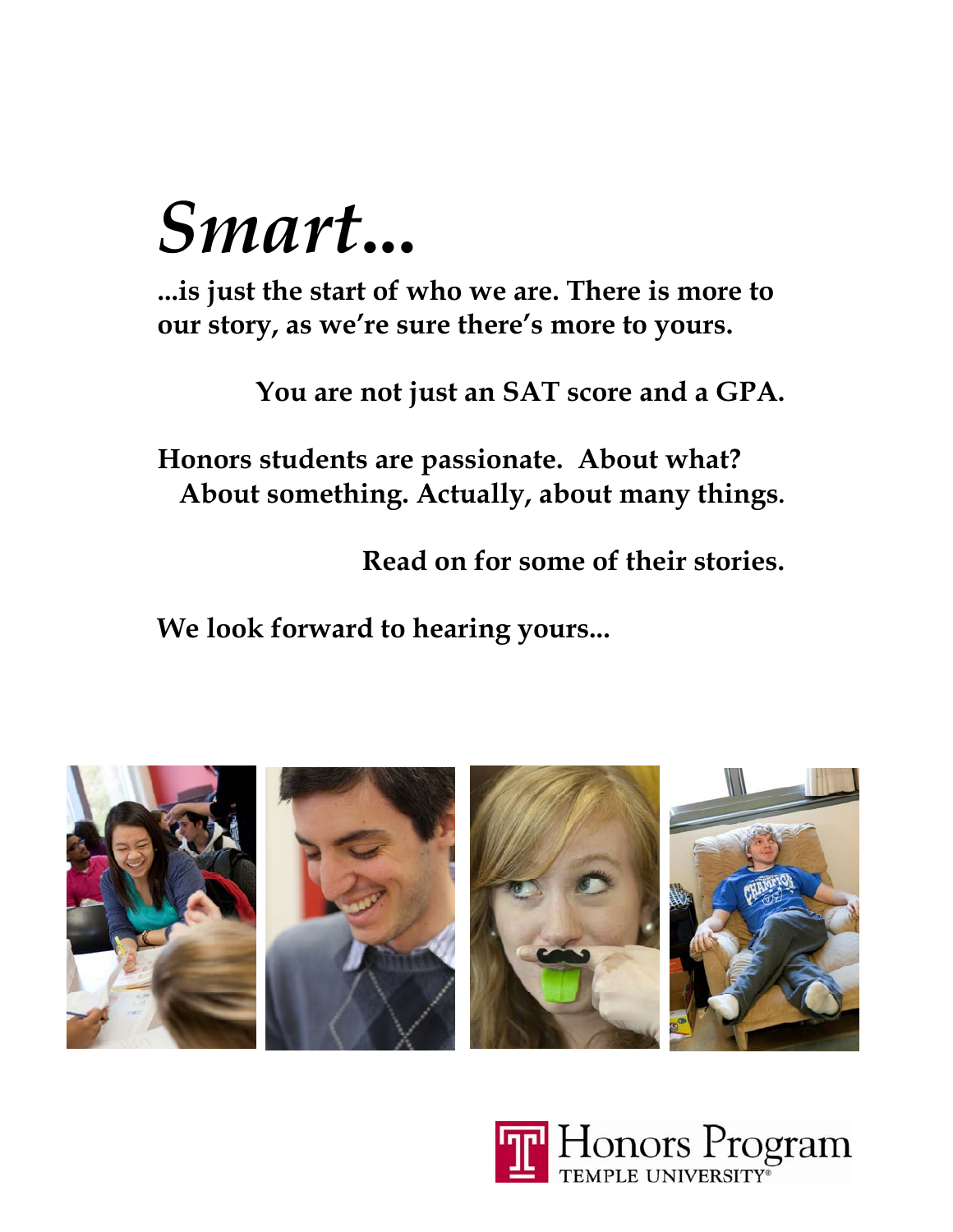

## 356

Total number Honors freshmen Total number of Temple freshmen: 4,323

#### Honors students by college:

Liberal Arts: 25% Science & Technology: 20% Fox School of Business: 17% Communications and Theater: 12% Tyler School of Art: 8% All Other Schools/Colleges: 18%



3.7 Average Honors student cumulative **GPA** 





Of Honors Freshman choose to live in the Honors HLLC

Most Popular Honors majors: Biology-9% Psychology-6% English-3% Political Science-3% Film & Media Arts-3% (NOTE: We have honors students in EVERY major!)



## *Smart***FACTS UNEACTS**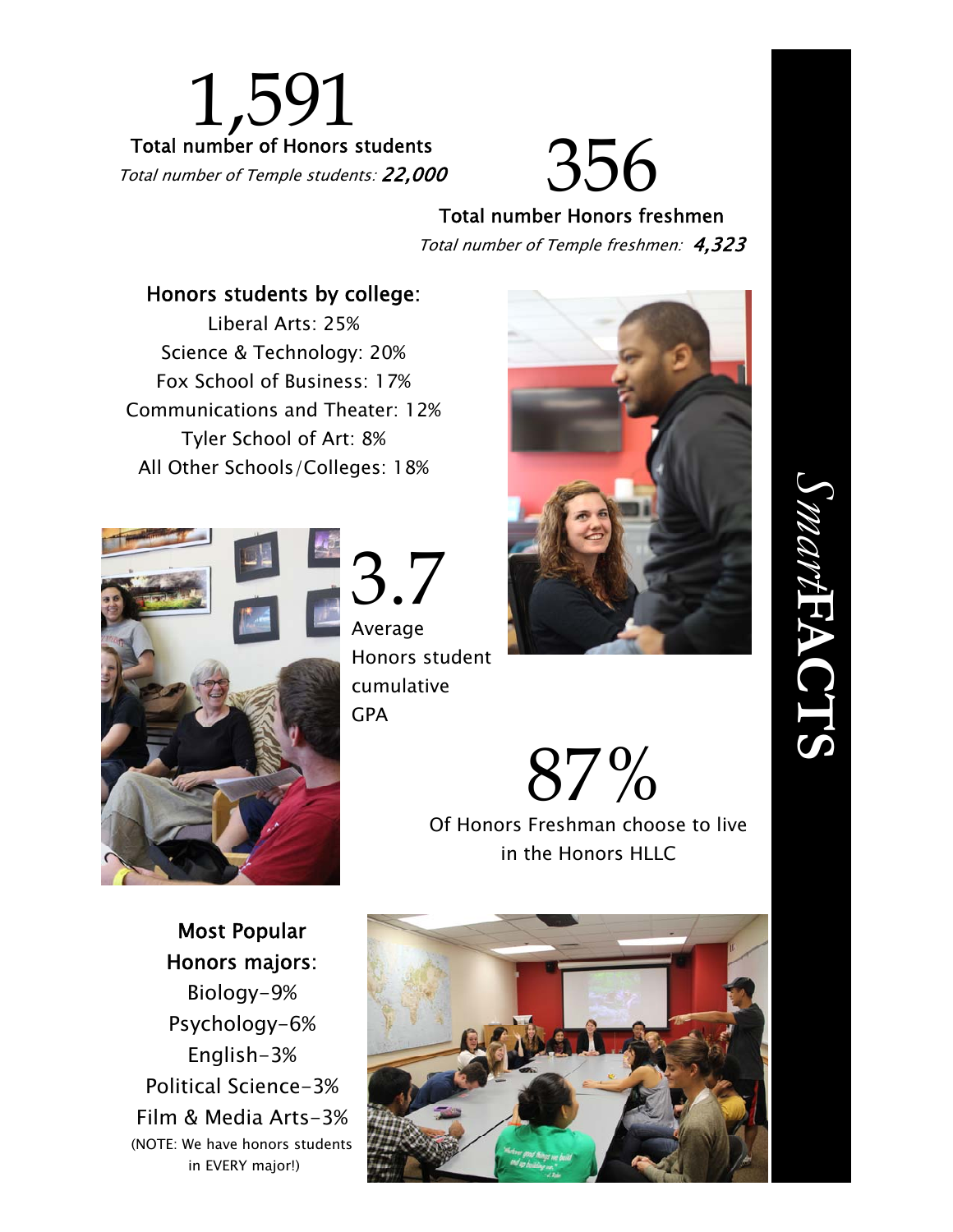#### *Michael Hess '14*

#### **Major: Computer Science**

This summer I was interviewed and extended an offer to join the Booz Allen Hamilton firm as an intern research assistant. I will be living and working in the D.C. area as I extend my knowledge in the field of computer science.



#### *Joe Russo '12*  **Majors: Film and Media Arts & English**

I am currently interning at Jane Startz Productions in New York City. Jane Startz has produced television shows and films such as *Charles in Charge, The Magic School Bus, The Indian in the Cupboard, Tuck Everlasting,*  and *Ella Enchanted.* As a Development Intern I read incoming scripts and books to evaluate their potential to be developed into films or television series. I also occasionally cover the front desk!

#### *Megan Okonsky '15*

#### **Major: Broadcasting, Telecommunications, and Mass Media**

This semester I did the Disney College Program and worked in merchandise throughout the resorts and parks of Walt Disney World in Florida. It paved the way for networking opportunities, making amazing memories, and building up my resume. This summer, I have two internships and a job. I'm working part-time at the gift shop of the Philadelphia Zoo, promoting Camp Bisco, and working on the summer 2012 team for Rope-A-Dope Records, promoting the brand and the bands they work for.

#### *Coryandar Gilvary '15*

#### **Major: Neuroscience CST**

This summer I will be an intern at Elmwood Park Zoo in the Education Department. My responsibilities will include handling animals, monitoring educational programs, and researching to develop new programs. This is going to be my most exciting summer yet!

#### *Melissa Miguelez '13*

#### **Majors: Art History, Art Education & English**

I am working on a triple major, and hopefully, I'll be able to graduate on time with the rest of my class! I am also very excited to begin working as a summer intern for the James A. Michener Museum of Art in education and new media. I think it will be a great experience and will help prepare me for student teaching this fall.

#### *Maggie Pearson '13*

#### **Major: Nursing**

I have an externship in ambulatory care at Children's Hospital of Philadelphia at their Care Network in West Chester!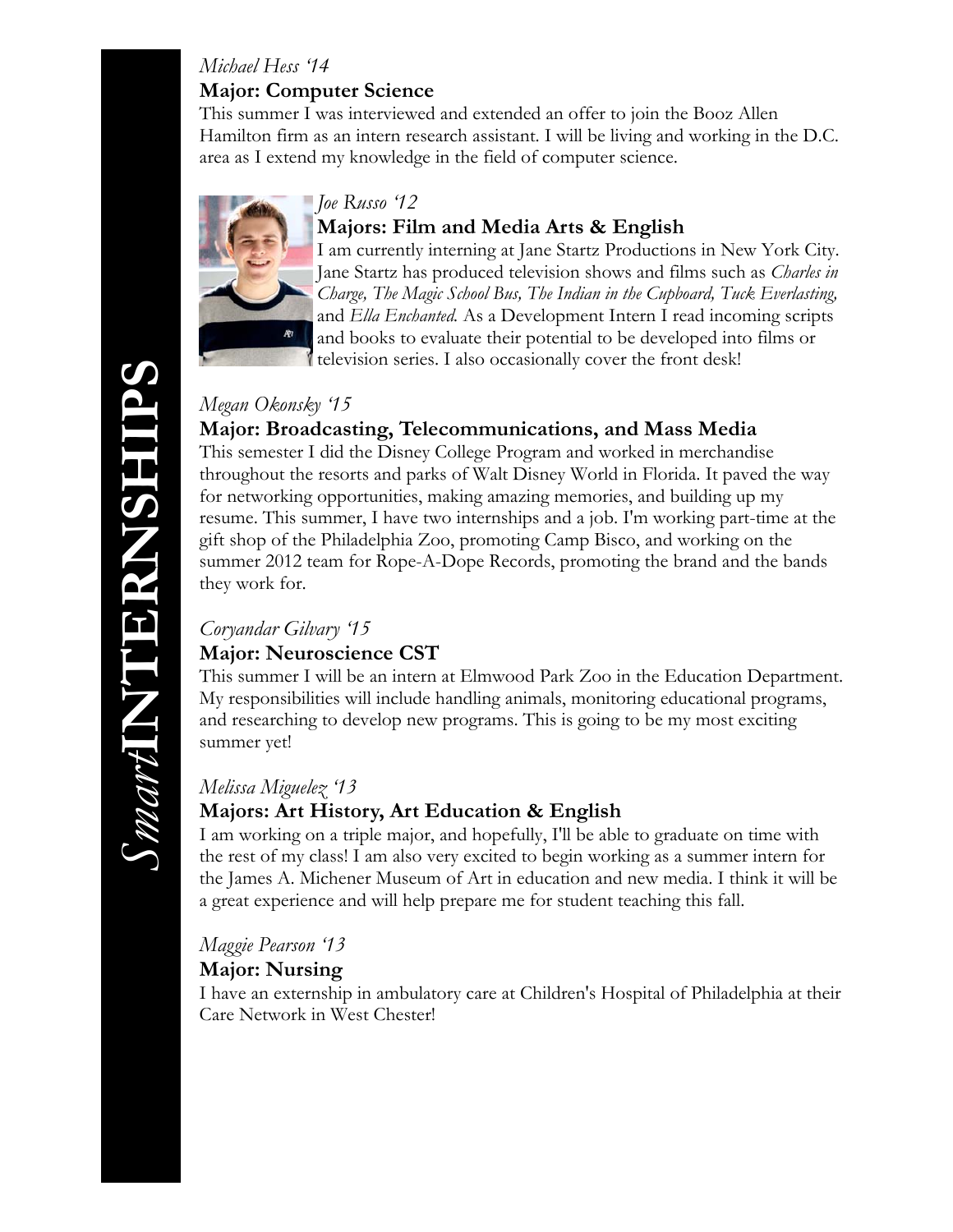

#### *Nina Lispi '14*  **Major: Journalism / Minor: Political Science**

I was recently accepted to the Mayor's Internship Program with the City of Philadelphia for the summer of 2012. I have been placed in the Department of Records. The program is for both undergraduate and graduate students. I will work in my department part-time and develop a group project with other interns that will be presented to the Mayor's Executive Board. Past interns have come from as far away as California

to participate in the program.

#### *Laura Amato '10*

#### **Majors: International Business & Legal Studies**

I am finishing my second year of law school and a semester-long internship with the Securities and Exchange Commission Enforcement Division. I will soon begin an internship with the Department of Justice United States Attorney's Office in the Eastern District of Pennsylvania.

#### *Kenny Thapoung, '13*

#### **Major: Magazine Journalism / Minor: French**

Last fall I went to Paris and had the absolute time of my life! I'm happy to announce that I no longer own sweatpants -- because they're fashionably illegal. When I got back to the states, I got an internship working for NBC Universal's iViIlage.com's Pregnancy/Parenting Love/Sex department in New York City. I had to commute from Philly twice a week this spring, but it was the best job I've had as an intern. I did such a good job that they hired me as a PAID freelancer for May between intern sessions for \$20 an hour! And what's better is that I'll start my other internship at *Seventeen* magazine on my birthday as an editorial intern for the Love/College department. Editor-in-Chief Ann Shoket and I come from the same hometown. I guess you could say I'm following in her footsteps!

#### *William Thorsson '15*

#### **Majors: Actuarial Science & Risk Management and Insurance**

I have a paid summer actuarial internship with Prudential in Hartford, Connecticut.



#### *Annie Nardolilli '14*

**Major: Anthropology / Minors: Italian & Political Science**  I'm currently an intern at City Hall in the office of City Council President Darrell Clarke, all thanks to a lovely email sent out by Ruth at the end of last semester. Each day I go in to work is a crash course in the issues facing Philadelphia and the process by which City Council sets out to deal with them.

#### *Ashley Donahue '15*

**Major: Marketing** 

This spring, I had an internship with the Please Touch Museum. As the Museum's marketing and sales intern, I worked under the marketing specialist and group sales associates.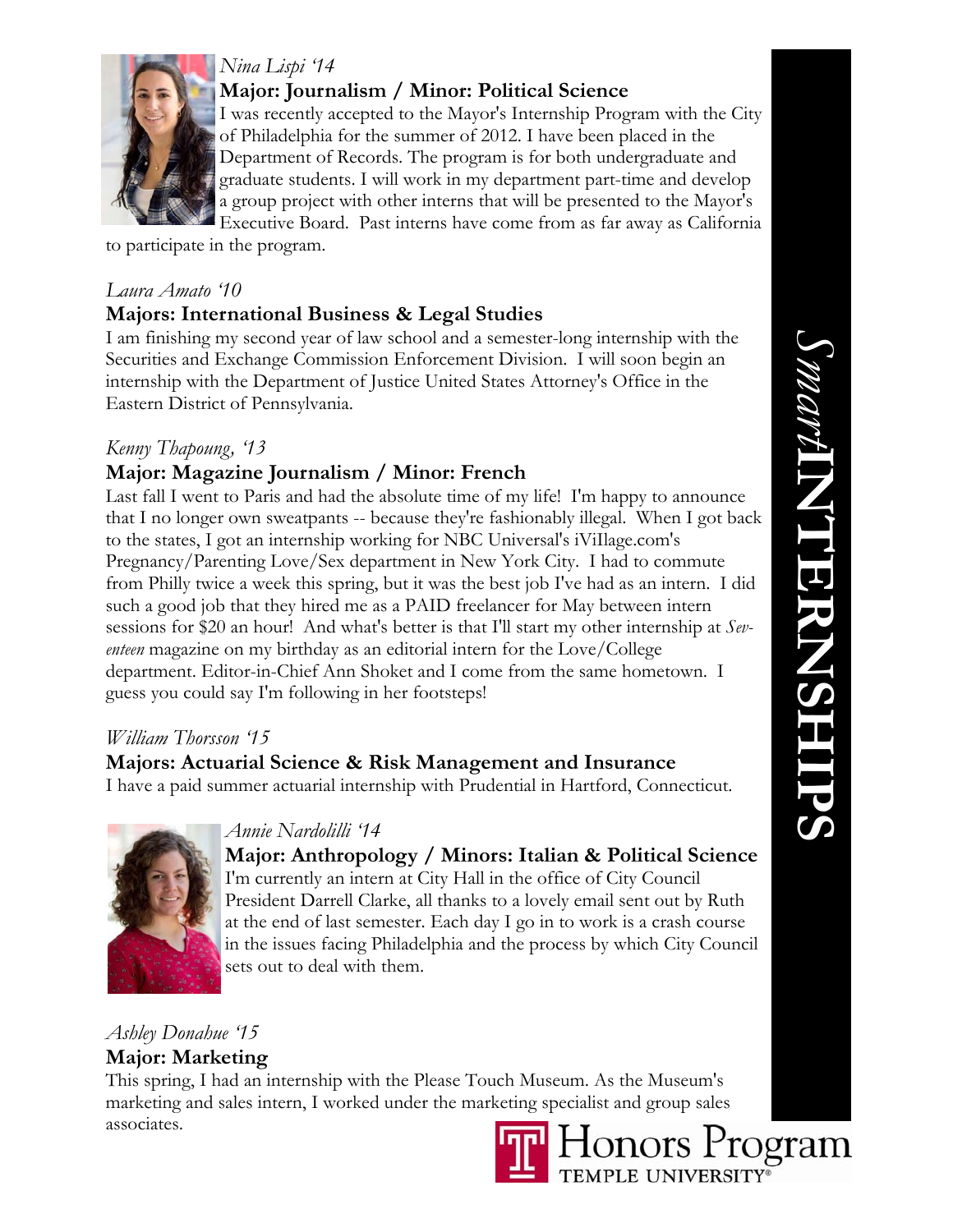#### *Jonah Kazman '13*  **Major: Psychology / Minor: Spanish**

I am currently doing an internship with the Community Outreach division of the United States Attorney's office, which is located in Center City. I am currently in my third semester as secretary of Temple's chapter of Phi Mu Alpha Sinfonia Fraternity, but the most exciting thing I am involved in right now is my heavy metal band, Cemetentiary. We have spent the last couple of months recording our demo and we are playing our first gig at the Phi Mu Alpha battle of the bands.



#### *Lauren Gallant '13*

#### **Major: Marketing Minor: Management Information Systems**

I recently was offered a paid internship in the Business Services Marketing Department at Comcast. It will be full time during the summer and part-time during the school year. Next year I will be a member of BHSA, HAB president, hopefully a HATT, and going to Hazard, Kentucky again with HAE.

#### *Erik Jacobs '13*

#### **Majors: Political Science & Economics Certificates: Japanese and Political Economy**

This summer, I am going to study Japanese at Middlebury College Language school, housed at Mills College in Oakland, CA. Then I will be going to the Republican National Convention on a Washington Center Program, thanks to a Temple scholarship.



#### *Kaitlin Reilly '14*

#### **Major: Broadcasting, Telecommunications and Mass Media**

Right now I am interning at Sprout, a children's television channel based out of the Comcast building. I am an intern and writer for a film review website that focuses on film in Philadelphia. Also, I volunteer at a women's organization and interned as their social media intern in order to help them promote their short film to festivals and the public. Next fall I'm going to study and intern in Los Angeles through Temple's

School of Communication and Theater Los Angeles Study Away program. I just finished filling out the Temple Rome application for spring of 2013, so hopefully that will come through and I can eat pasta all of next spring!

#### *Lauren Farrell '13*

#### **Major: Actuarial Science / Minor: French**

This summer I obtained an actuarial consulting internship in Washington, D.C., with Buck Consultants, a subsidiary of Xerox. I'll be working in retirement planning and health and group benefits consulting. I'm also going to be the Secretary for the Business Honors Student Association starting in fall 2012.

#### *Emily Davis '14*

#### **Majors: Criminal Justice & Italian**

This summer I am going to be interning with the U.S. State Department. I am assigned to the U.S. Embassy in Rome, Italy. I will be working with the Bureau of Consular Affairs in the American Citizens Service Unit. I will be there for 10 weeks and I cannot wait for this experience to begin!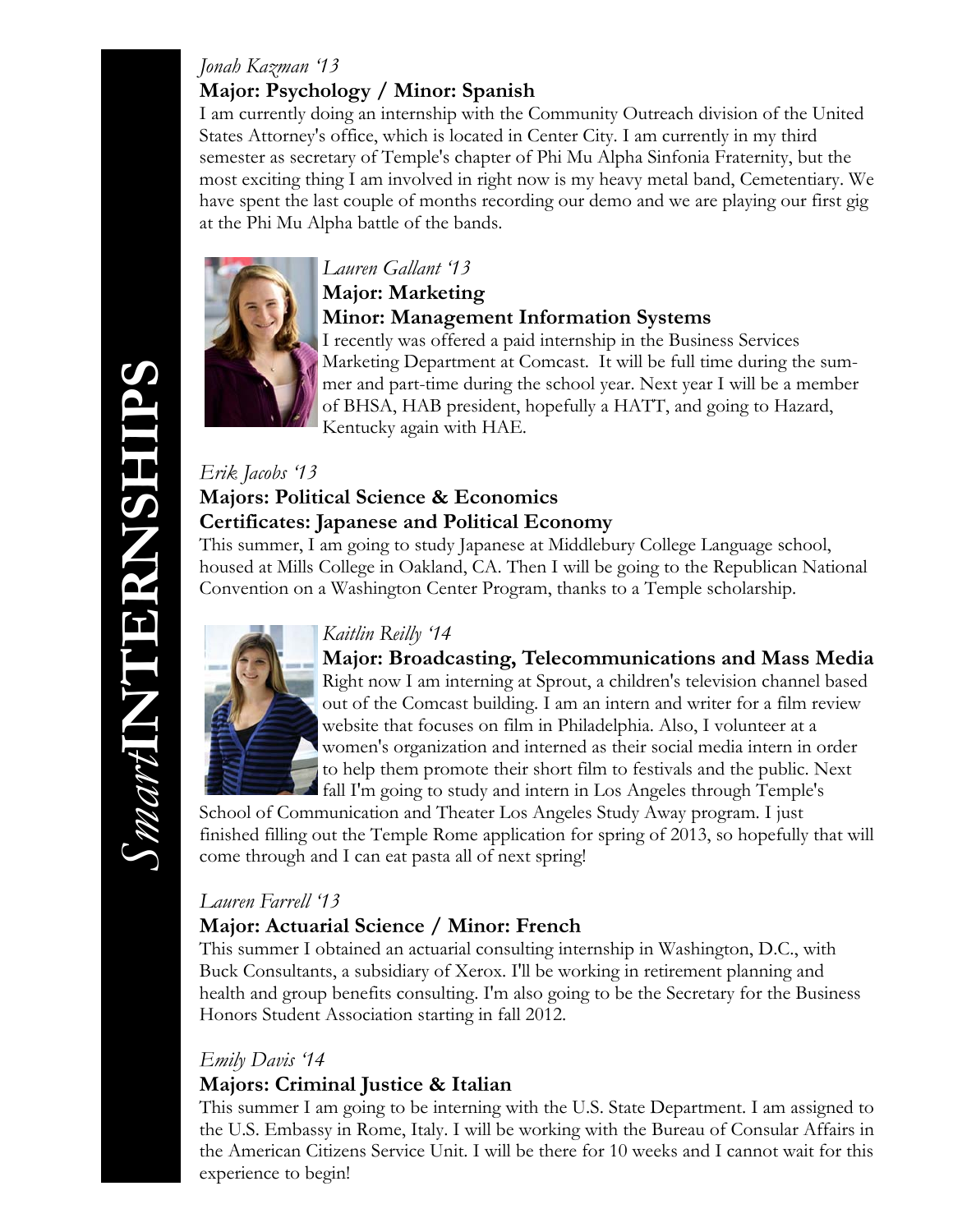#### *Caroline Ezzo '13*

#### **Majors: Political Science & Latin American Studies**

I have an internship with City Councilwoman Maria Quinonez-Sanchez working on a city-wide land bank project to reduce blight. I am president of Temple for a Dream, a student organization that advocates for immigrant rights. We hold panel discussions and weekly petition signings at the bell tower.



#### *Luv Sodha '13*

#### **Majors: Finance & Accounting**

I have a paid internship with Deloitte this summer, and am an Alter Research Scholar, researching inequality and economic liberalization in the BRIC countries.

#### *Dallas Malzi '13*  **Major: Biology**

I recently won the highly competitive internship 'Mentoring in Medicine' inJohnstown, PA. They were really impressed by the classes I took in Honors. I also won a position at the TURF-CREW's poster session this April in which I will present my research on Anole Kinematics. On that note, my research is being funded by a Temple CARAS grant that I won last semester.



#### *Courtney Thomas '14*

#### **Major: Strategic and Organizational Communication Minor: Italian**

In the fall of 2011 and spring of 2012, I was lucky enough to score a dream internship with Perpetual Motion Public Relations, an arts public relations firm based in Roxborough. Next semester, I'll be interning with one of the theater companies in Philadelphia to get an in-house perspective on how a show goes from conception to

performance. This summer I'm working in the PR department at XO Group Inc., the media company responsible for the #1 wedding website in the world, theknot.com. I get to write pitches, segment notes, call in props, and visit the Today show!

#### *Dharmesh Patel '15*

#### **Majors: Finance & Economics**

I just received an internship with Raymond James for this summer. I will be learning so much about the financial markets in the coming months.

#### *Khoury Johnson '14*

#### **Major: Political Science / Minor: Chinese**

I got my first writing job the summer after freshman year at Philadelphia CityPaper as an A&E intern, and have interned for the World Affairs Council of Philadelphia since. I have had my own poetry published in poetry quarterly journal out in California in the *San Gabriel Valley Poetry Quarterly*. Currently, I am a news assistant for Temple Communications (*Temple Times*) and I will be interning at both the U.S. State

Department and The Washington Center this summer as I am representing Temple at the Democratic National Convention.

# *Smart***INTERNSHIPSMANTINITIERNSHIPS**

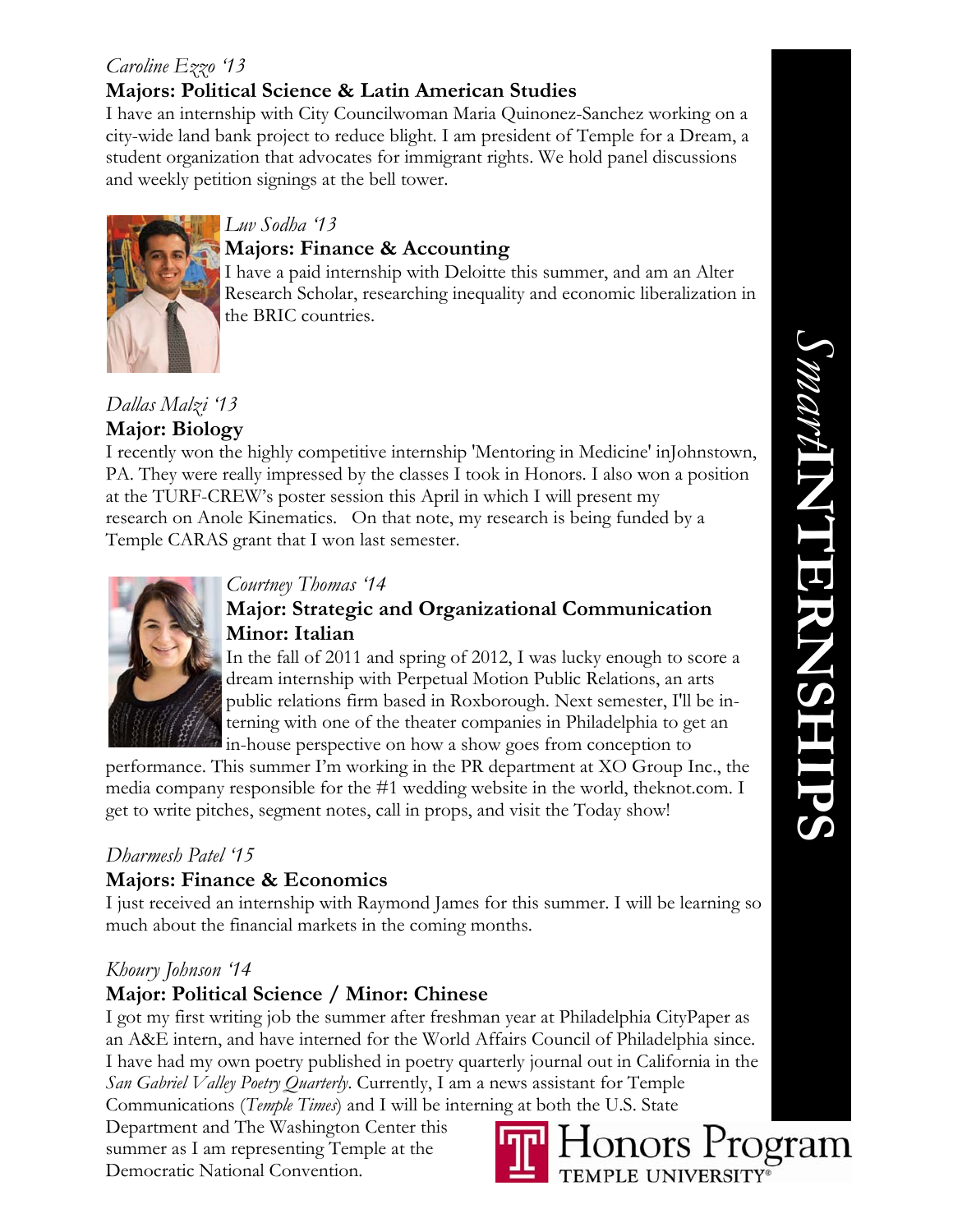

#### *Rachel Efstathion '13*

**Major: English / Minor: Russian** 

This summer I was Diamond Peer Teacher for English 802 and a Peer Teacher for the Community Learning Network for Education for Liberation: At Home and Abroad, a World Society GenEd course. In addition to my duties as an Honors Ambassador and Honors Peer Mentor, I was recently awarded a Diamond Scholar Research grant. So this summer, I will be researching how to best help students during

Honors First Year Seminar and use creative writing to transform their thinking about the college experience. I will be using my findings to create a curriculum for an Honors Freshman Seminar course that I will help teach in the fall.

#### *Nicole Rothschild '13*

#### **Majors: Film & Economics**

I just started the process of becoming a part of the Episcopal Church diaconate. I would be the only deacon at the Church of the Holy Trinity in Rittenhouse. I also got accepted as a field manager for the Fund for Public Interest, starting work in May of this year. The opportunity will involve helping coordinate door-to-door campaigners, supporting them when they need it, and organizing my group efficiently to help make the majority of voice in our political process be heard. I am also volunteering this summer with Prof. Coover in the Film department on a project that will involve working on the Delaware River and exploring issues of sustainability in the North East.

#### *Lea Stephenson '15*

#### **Major: Art History / Minor: French**

This coming summer, I am going to be a curatorial intern at the Saint-Gaudens National Historic Site, National Park Service, in Cornish, NH. During the internship, I will be able to work with the curator and participate with the annual cataloging and caring for the sculptures of Augustus Saint-Gaudens. I was also recently awarded the CARAS Project Grant for the summer to research and write a manuscript entitled, "Philadelphia's Gilded Age Families and Their Art Legacy." Through the Project Grant, I will study art patrons like the Elkins and Widener families who formed international art collections that founded our notable American museums.

#### *Jennifer Berman '12*

#### **Major: Mathematics with Teaching / Minor: Biology**

I am doing research with Dr. Szyld and several graduate students. We are studying and modeling the trajectory of an inverted cockroach. Outside of school I am competing for Temple's Cross Country/ Track and Field team, working as a veterinary technician at the VCA Cat Hospital of Philadelphia, and tutoring several students every week in math and science.

#### *Ramya Mosarla '14*

#### **Major: Biology**

I was chosen to participate in the Children's Hospital of Pennsylvania's Summer Scholar Research Program. I will be working full-time in Dr. Ian Krantz's lab where I will research the genetic basis of developmental diseases and congenital defects.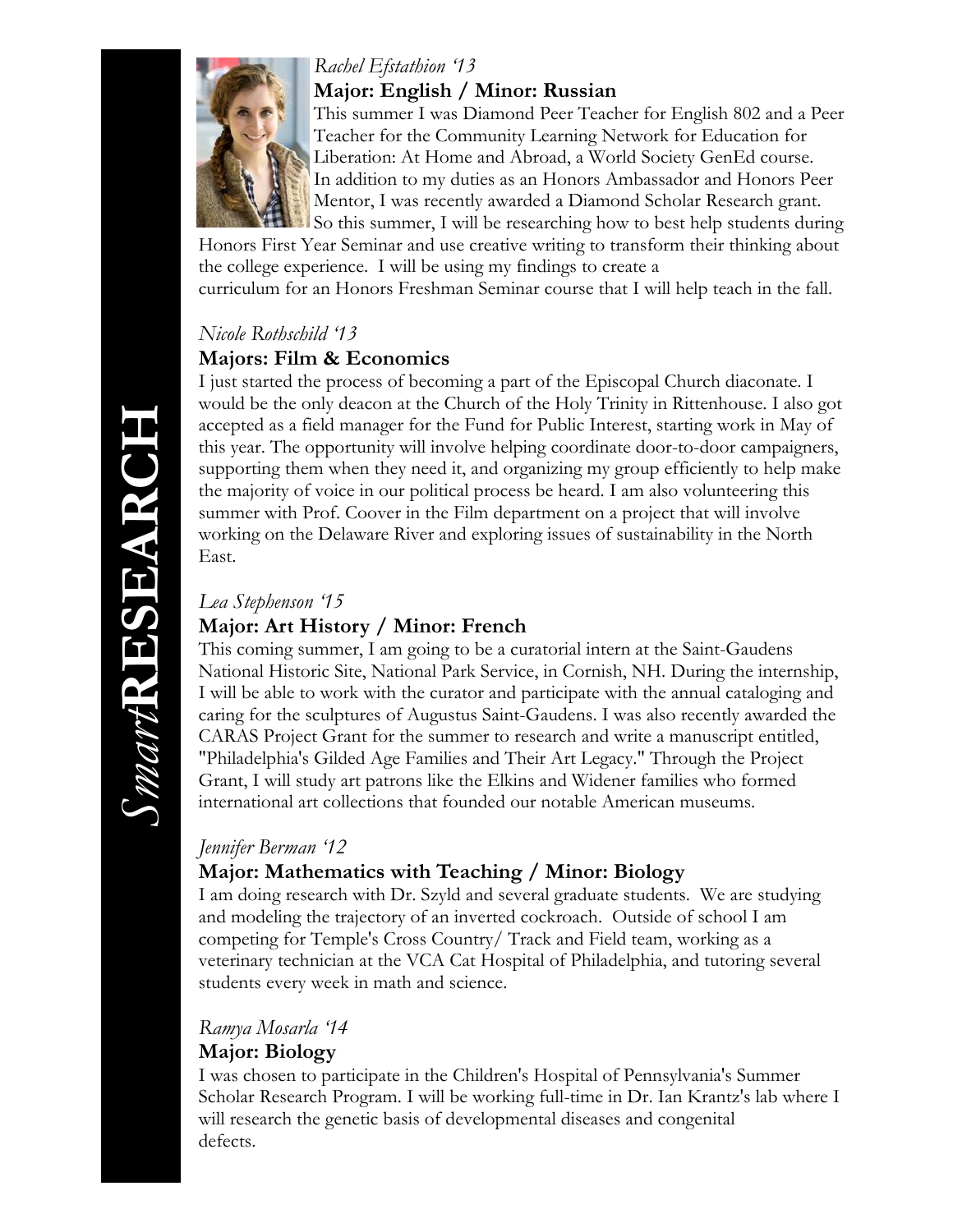

#### *Nick Hakun '14*

**Major: Economics** 

I was recently accepted as a Fox Peer Teacher and an Alter Research Scholar. As a peer teacher I will be assisting in teaching the Law and American Society GenEd taught by Dr. Sam Hodge in the fall! As an Alter Research Scholar, a two year research position through the Business Honors Program, I will work closely with a professor in my field, develop a thesis, find data and construct a model and test my

hypothesis to see if I can find something new and exciting.

#### *Kenneth Brown '14*

#### **Major: Music Composition, Piano Concentration**

I applied for and received a Diamond Research Scholar grant to hire orchestral players for a bassoon concerto in neo-baroque style. I will be organizing the orchestra and conducting it; the premiere will be next fall. I was also admitted with scholarship to the European American Musical Alliance summer composition program at the Schola Cantorum in Paris, an intensive program taught by faculty from Julliard, Peabody, the Paris Conservatory, and other prestigious music colleges including Temple's own Boyer College.



#### *Dane A. Jester '13*

#### **Major: Psychology / Minor: Philosophy**

Well well well. As of right now I am headed into my second year of collaborative research with Prof. Hongling Xie, and will hopefully be completing my own research project this summer concerning peer socialization and popularity effects. I have also been accepted into the Honors Psychology program with Prof. Hirsh-Pasek, preparing me for another 5 years in grad school. To top it all off, I just landed a job at

University of Pennsylvania's Children Center, getting paid to help facilitate in youth development! All of this, plus studying for my GRE's, should make a very interesting summer and senior year.

#### *Ashley Gilbert '13*

#### **Major: Greek and Roman Classics**

I just got back from the Eta Sigma Phi 2012 National Convention in Columbia, MO, where I finished my year as Megale Chrysophylax (National Treasurer), and read my paper "A Critical Eye For Livy: Using an Appartus Criticus." I will be reading this same paper at the 2013 American Philological Association Annual Meeting in Seattle, WA. This summer I will be returning to my job as head of Latin at UPenn's Upward Bound Math and Science Program.

#### *April Glaser '12*

#### **Major: Philosophy / Minor: Anthropology**

In the fall 2011 semester under the direction of Professor Naomi Schiller in Anthropology, I co-convened a conference, Global Experiences of Media Reform. This event brought together activists, scholars, and students to appraise global experiences of media reform. I presented a paper in 2011 in Nicosia, Cyprus in the United

Nations Buffer Zone at the first annual conference of the Community Media Forum with funding from the CARAS travel grant.

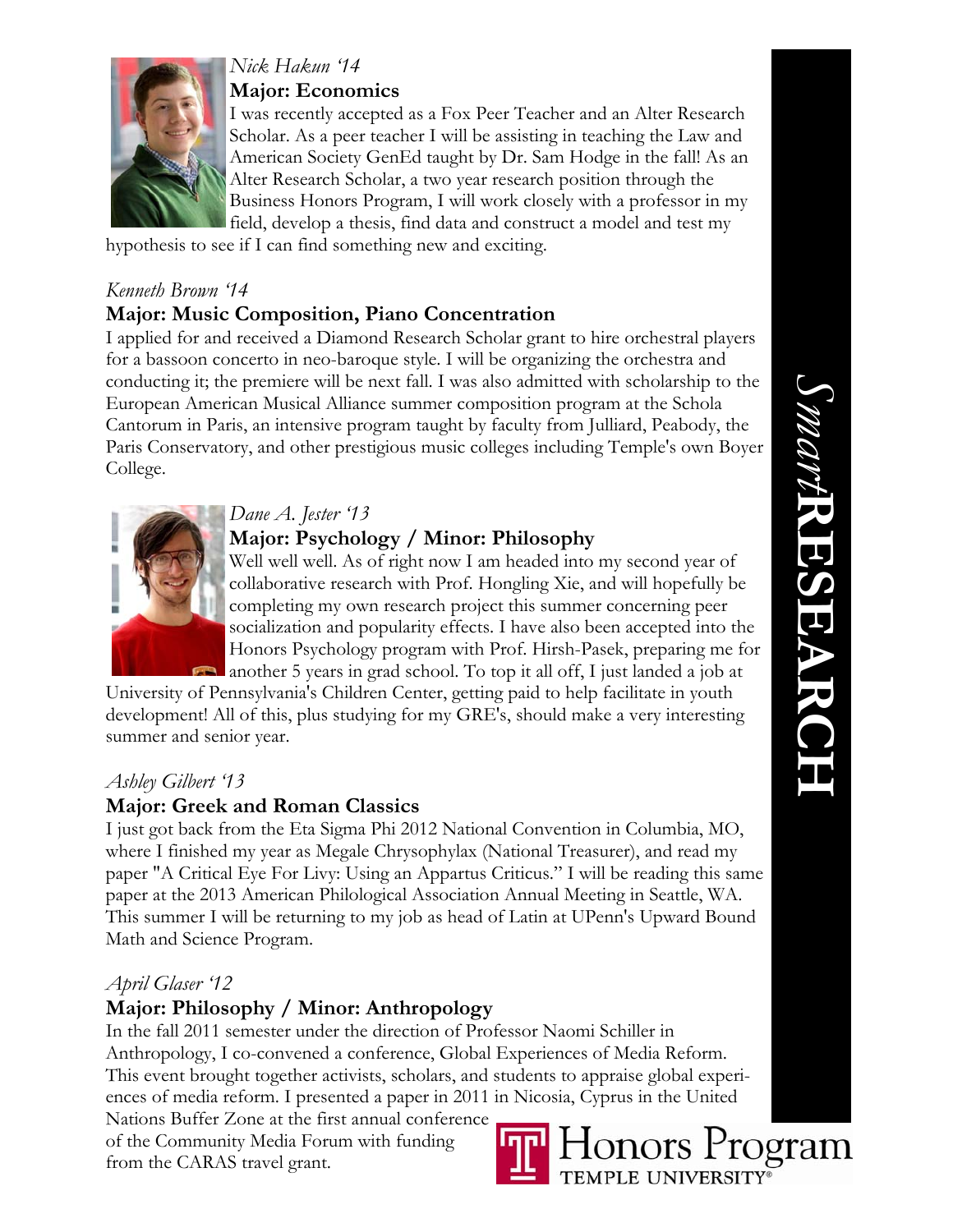#### *Tara Levine*

#### **Major: Jewish Studies**

I'm currently the scholarship chair of Phi Sigma Sigma Sorority, and a Hillel student leader with a focus in religion. We are taking a leadership trip to St. Louis this summer with other Hillels from around the country. I got two jobs through connections I made at Temple at two local synagogues- Rodeph Shalom and Beth Am, and received a scholarship through CLA (without applying!) for being an Honors freshman with good grades.

#### *Holly Fowle '14*

#### **Major: Biology**

In the beginning of April, I was offered and accepted an appointment to the NOAA Office of Education, Class of 2012 Ernest F. Hollings Undergraduate Scholarship Program. The scholarship program provides assistance for two academic years beginning September 2012 through May 2014 and a summer internship in 2013. At the end of May, I will be traveling to Silver Spring, Maryland for a one-week orientation program in which I will meet the NOAA Administrator, senior program managers, and scientists from NOAA's organizations.

#### *Sara Khan '13*

#### **Majors: Journalism & Arabic**

I've won a Critical Language Scholarship from the U.S. State Department to study Arabic in Morocco this summer and I've been accepted into the Diamond Peer Teacher Program for fall 2012 to teach second year Arabic with Dr. Alexa Firat.

#### *Lindsey Roper '13*

#### **Major: Graphic and Interactive Design**

I was one of five people in my year of graphic designers that was chosen by the Graphic Design department to receive the Martha Menei Endowed Scholarship which was a scholarship created from her estate at the Tyler School of Art, and awarded to students that displayed outstanding grades, work and creative development. This summer I'm working at Tierney Communications, an ad agency in Philadelphia as their art director intern.

#### *Michael Stambaugh '12*

#### **Major: Music Theory, Piano Concentration**

I composed an orchestra piece, *"Tiptoeing* Dinosaur Meets Overly Dramatic Action-Movie Star,*"* premiering at the Ethical Society April 4, played by the Temple Composers Orchestra. I was also accepted into University of Delaware Music Composition Program with full-tuition waiver and an \$8250 stipend.

#### *Paul Dengler '14*

#### **Major: Music Education, Jazz Studies**

I have been very active in Temple's chapter of Phi Mu Alpha Sinfonia, which is the oldest and largest music fraternity in America. A few months back, the Sinfonia Educational Foundation offered scholarship opportunities to brothers across the nation. I applied and won the top SEF Scholarship of \$5,000. My brothers and I are hosting a Battle of the Bands at the Underground this Spring.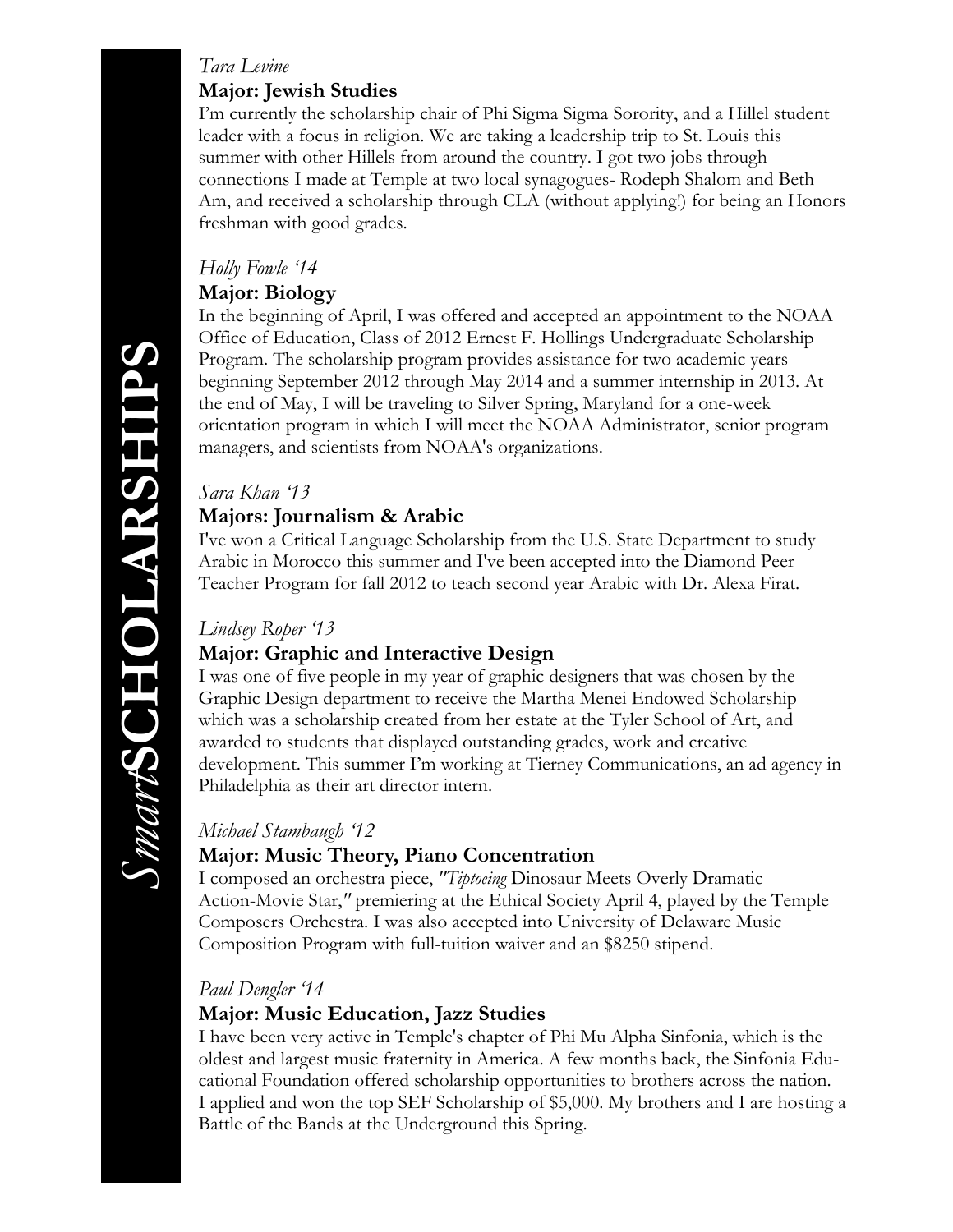#### *Courtney Sparango '14*

#### **Majors: Biology & Professional Spanish**

I just got accepted to the pre-med volunteer program at the Hospital of the University of Pennsylvania for the summer. I am also going to Kentucky this summer for the second time on the Honors Appalachian Experience.



#### *Kyle Schuerger '15*

#### **Major: Broadcasting, Telecommunications and Mass Media / Minor: Theater**

My big project this year has been coordinating an enrollment site for the American Cancer Society's Cancer Prevention Study-3. CPS-3 is a nationwide study that is looking for potential causes of cancer, and, after being flown to Minneapolis in November to attend a national conference, it has been my responsibility to recruit individuals ages 30-

65 to commit to enroll at my hometown's Relay for Life in May. I've done presentations throughout the community, promoted the event to media outlets, followed up with committed individuals, and kept my study coordinator in Atlanta, Georgia, up to date on my progress. As CPS-3 Chair, I've also had to gather and train a group of 13 volunteers to help me run the enrollment site.

#### *Elizabeth Pride '12*

#### **Major: Anthropology / Minors: Women's Studies & Spanish**

I volunteered in Honduras over winter break through the non-profit organization, Unite for Sight. Afterward I made this video: http://www.youtube.com/watch? v=cqINcMOjeiY.

#### *Alex Epstein, Emily Kinsel and Tiye Jones '13*

#### **Majors: Sociology, Environmental Studies, Criminal Justice & African American Studies**

Emily, Tiye, and Alex have co-founded the Philadelphia Urban Creators (PUC) alongside a group of local young people from throughout the North-Central Philadelphia communities surrounding Temple University. Together, we are transforming a two acre plot of vacant land north of campus into a community-based urban farm and sustainability training center.

#### *Jenni Abercrumbie '13*

#### **Major: Linguistics / Minors: LGBT Studies & Anthropology**

I am president of the Student-Athlete Advisory Committee and am preparing for a summer internship with the Attic Youth Center, a summer conference with the NCAA, and serving as a classroom assistant for the Summer Bridge Program. I was also director of the 2012 Atlantic 10 Conference SAAC anti-bullying themed video.

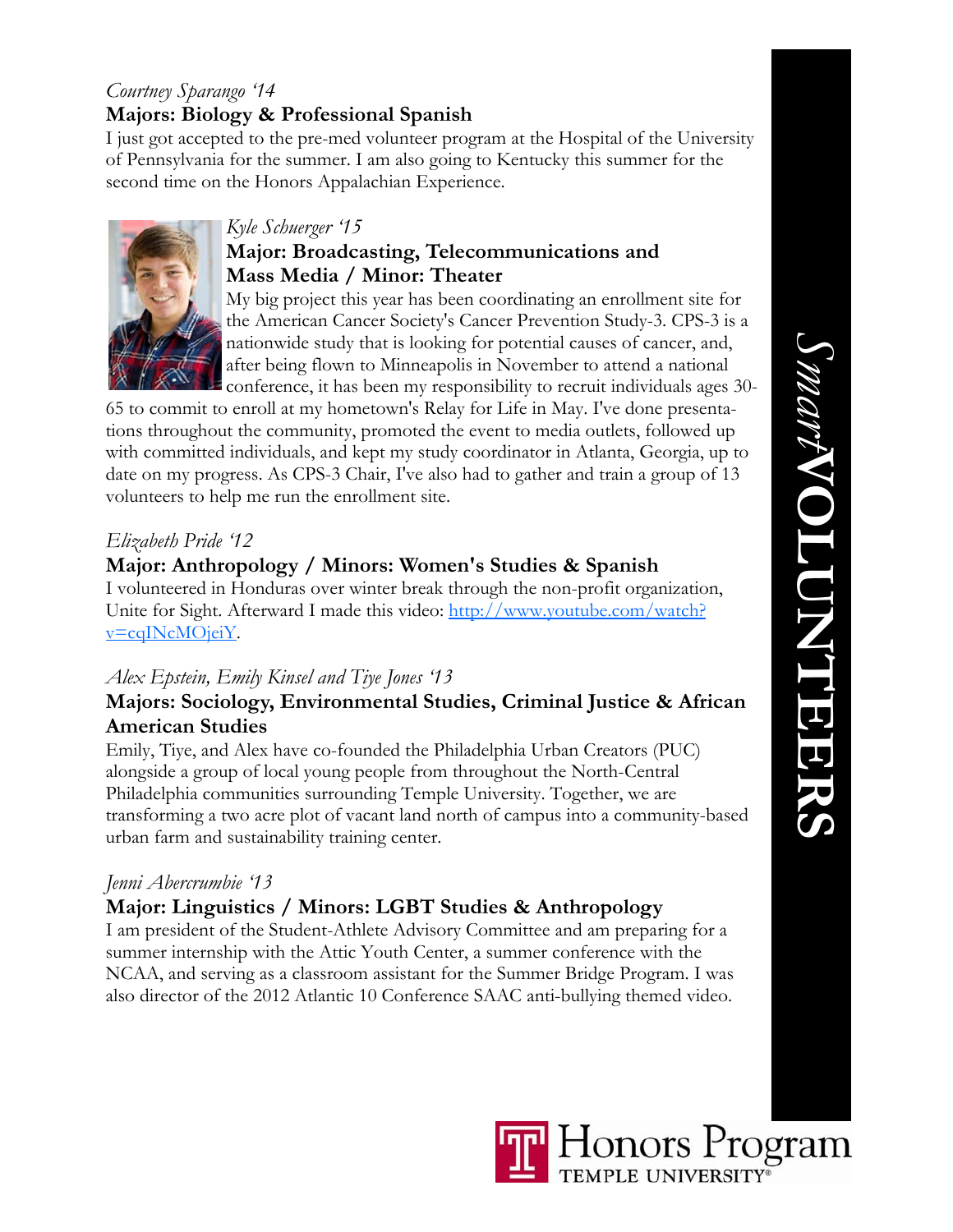#### *Giovanna Corridoni '14*

#### **Majors: International Business & Management Information Systems Minor: Spanish**

I got an Internship at Samuel Shapiro & Company, Inc. as an import intern for the summer! Also, I am studying abroad at Temple Rome in the Fall and I got a Temple Rome Scholarship and the Passport Night Award to put towards my trip!

#### *Ka Li '14*

#### **Majors: Biology & French / Certificate: Spanish**

This semester, I developed and led a health workshop/Chinese New Year celebration. I also cohosted the Free Food Fun Friday: Arabian Delights. By the end of this school year, I will have completed 300 hours AmeriCorps service in Project Shine for teaching ESL and Health Literacy to Chinese immigrant elders and refugees in Philadelphia. In May, I am going to El Paso, Texas for a week to study border issues by building relationships with the members in the community and visiting social justice agencies. I recently won a CARAS grant to teach leadership, sexual health, and dental health in Panama City in July! This fall I am studying abroad in Paris and taking science courses in French.

#### *Anthony Fragola '13*

#### **Major: Spanish, Pre-Medicine Track**

I'm currently studying abroad in Oviedo, Spain, and I absolutely love it. I have the best host family, my classes are going well and my Spanish is getting A LOT better. I've been writing for the study abroad blog and, as a project for the Gilman Scholarship that I won, and I'm trying to set up a pen pal program between an English class here and my high school Spanish class. Other than that, there isn't much going on. I'll be back in Honors soon with some stories to tell. ¡Hasta luego!

#### *Bianca Lupo '15*

#### **Major: International Business**

I held an internship my second semester with a global logistics company called Samuel Shapiro & Company, Inc in Philadelphia. I was elected vice-president of Temple University's Equestrian Club for the 2012-2013 academic year. This year I was involved in Temple University's Equestrian Team, the International Business Association, Phi Beta Lambda, and the Fox Immersion Program. I also applied to be a Peer Mentor for the Fox School of Business Living-Learning Community and I received the position for the 2012-2013 academic year. I am studying abroad this summer at Temple Rome and I am traveling to Spain and France on two of the weekends while I am there!

#### *Kelly Kohl '13*

#### **Major: Strategic Communications (Public Relations) / Minor: English**

Currently, I am studying abroad at Temple University's London campus. Here, I have the opportunity to work with Munro and Forster, a global health and well-being PR firm. My internship duties allow me to engage with international media and gain valuable industry experience. Upon my return to the States, I will be interning in Washington D.C. at Campaign Grid, an online marketing agency for political campaigns and non-profits.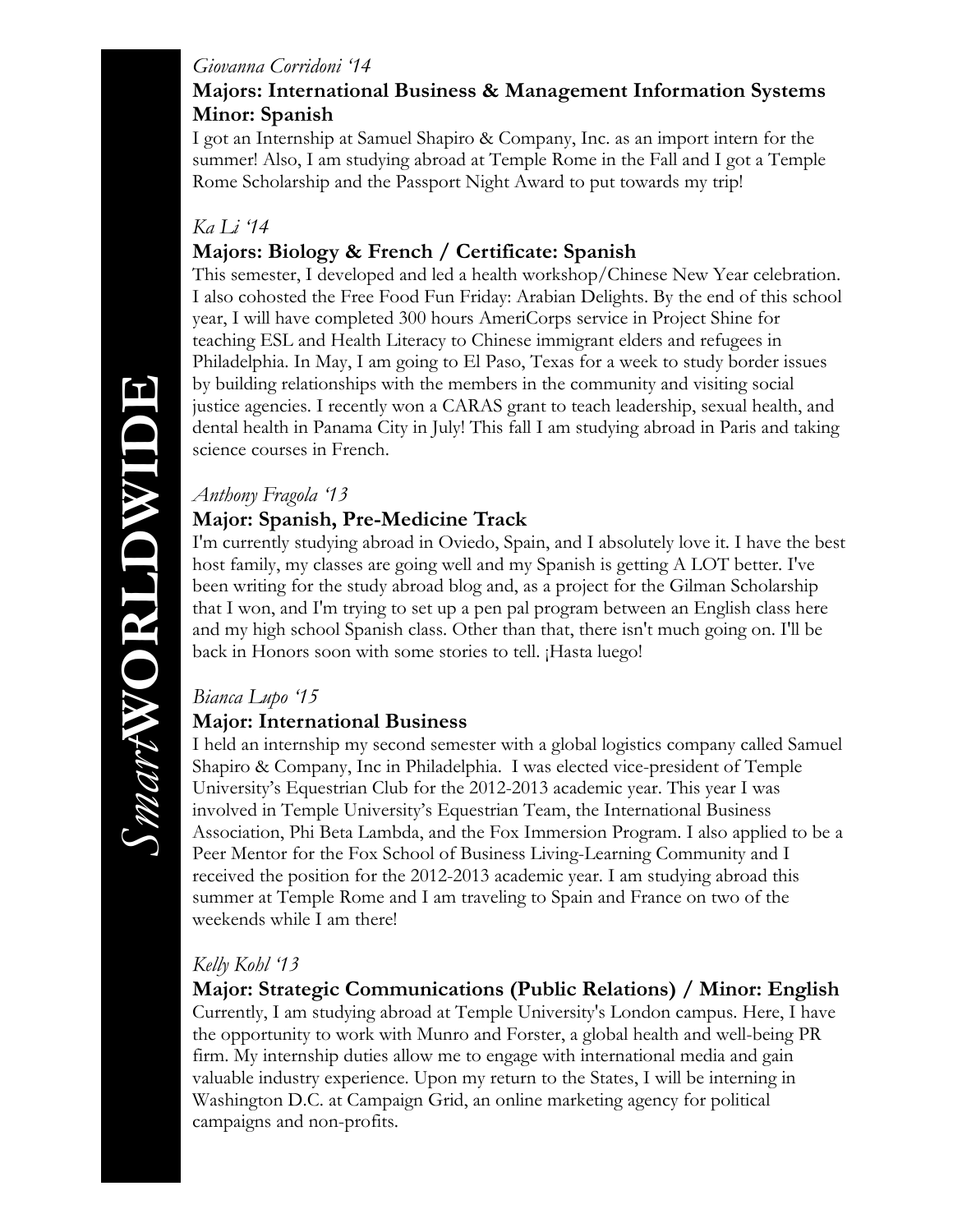#### *Emily Kinsel '12*

#### **Majors: French & Environmental Studies**

I'm currently in my second season as farm manager of the Philadelphia Urban Creators farm. During the past year, and with the help of students from A.P. Randolph Career Academy and partners from the neighborhood, we have built a tool shed, greenhouse, raised beds, and rainwater catchment system. We hold workdays for school groups each week and they help us to plant seedlings in our greenhouse and take care of our compost. I am also finishing up my internship with the GreenTreks Network, a non-profit that provides free online environmental education resources for teachers. I recently learned that I was accepted to the Teaching Assistant Program in France, so I will be traveling to Lyon next year to teach English.

#### *Andrew Galligan '13*

#### **Majors: Film & Media Arts**

I was recently accepted to study abroad in Rome, Italy this summer. I also created a PSA for this year's National Eating Disorder Awareness Week that was featured on NEDA's YouTube page. (Link: http://youtu.be/TKMfdjcGxD4)



#### *Imani Lewars '13*

**Major: Psychology / Minor: African American Studies**  I am vice president of Main Campus Program Board, the Front Desk Manager of the Health Education Awareness and Resource Team here on campus, and I also have an internship with Germantown Psychological Associates.

#### *Andrew Taylor '14*  **Major: Music Composition**

I've had two premieres in New York this semester - a string quartet performed by the Momenta Quartet and a viola piece performed by Stephanie Griffin. Professors Cynthia Folio and Charles Abramovic will premiere another piece of mine here at Temple in April. I'm working on a piece for voice and electronics which is going to be premiered next year in New York.



*Marissa Wolner '15*  **Major: Musical Theater**  I was Connie in *A Chorus Line* this semester at Temple. The original Connie, Baayork Lee, came to see our show!

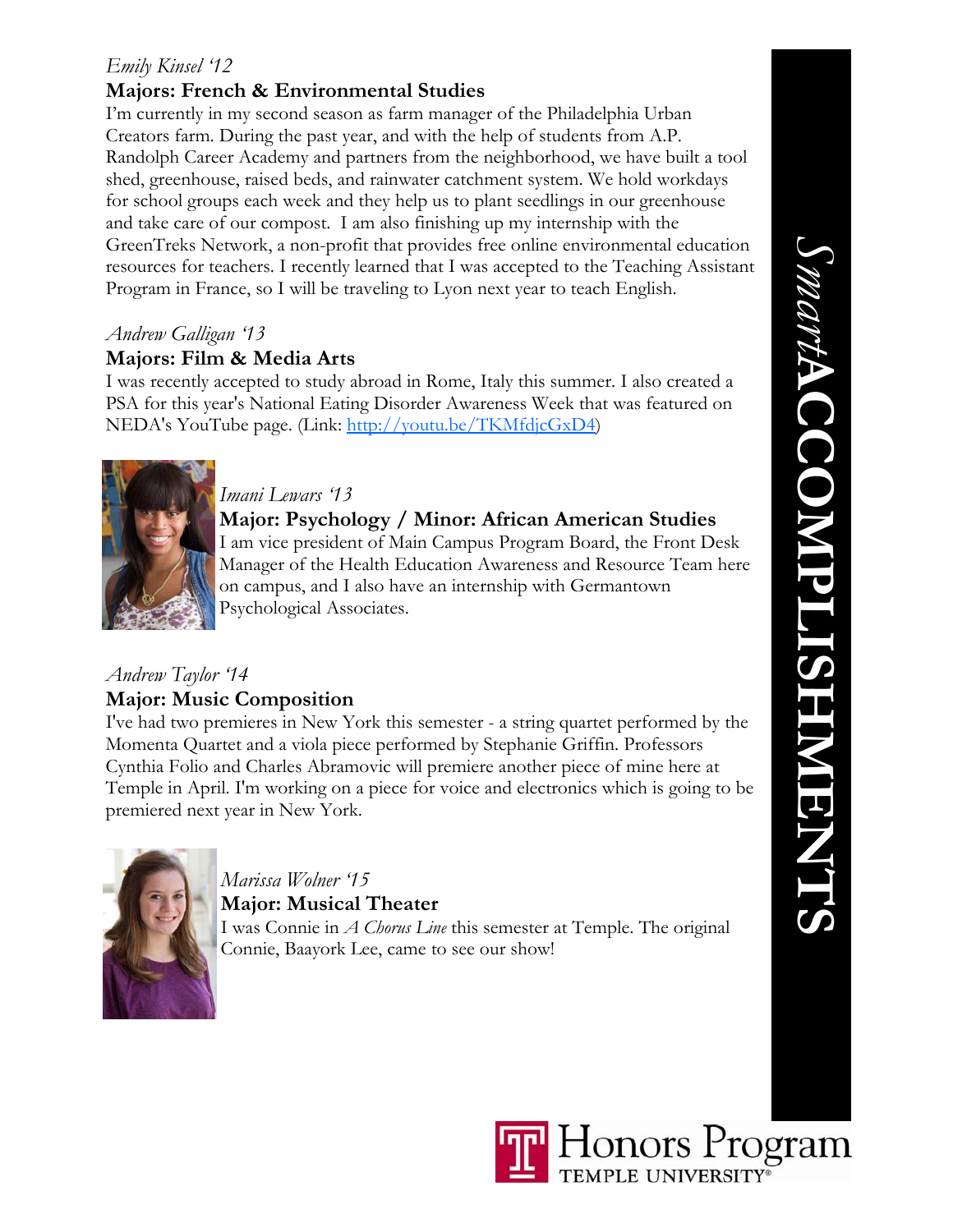

#### *Ashley Centafont '12*

**Major: Human Resource Management** 

I got a full time job with GlaxoSmithKline as a member of their brand new Human Resources Development Program. There is only one other U.S. hire and five international hires. I get to stay in Philadelphia with the chance to travel to the company headquarters in London often.

#### *Ben Kritzer '12*

**Major: Marketing** 

I accepted a full-time job offer to work in claims management at Liberty Mutual Insurance once I graduate!

#### *Thu Ngan N. Han '13*

#### **Major: Landscape Architecture Certificate: Environmental Sustainability**

I was a Diamond Peer Teacher for Woody Plants II this past spring semester. I am working this summer at the Abington Arts Center with Winifred Lutz (internationally known sculpture artist, also taught at Tyler) on an outdoor art installation to showcase how plants take over abandoned structures.

#### *Sarah Stearns '14*

#### **Majors: Theatre & Spanish**

I will be participating in the Berkshire Theatre Group Acting Apprenticeship for summer 2012 in 1 of 25 spots competed for by actors all over the country. I will also be working in arts administration at the Lyric Stage Co. of Boston. I was elected chair of development for Temple's cast of Alpha Psi Omega, a national honorary theatre fraternity. I recently wrapped three films, two for Temple students and one outside of Temple, as well as acting in one senior film project, *Life, After*.

#### *Chelisse Headley '12*

#### **Major: Spanish**

I have a beautiful son who turned one on February 20th and a wonderful fiancé. I am graduating summa cum laude and have been accepted into the Philadelphia Teaching Fellows and have accepted an offer as bilingual elementary education teacher.



#### *Kristopher Castro '15*

**Major: Broadcasting, Telecommunications, and Mass Media / Minor: Management Information Systems**  I just started working at Temple University Press, a publishing company run by Temple that releases books for academic use. I was hired as a web assistant, where I am in charge of designing advertisements and features for new and upcoming books, creating newsletters promoting new titles, and regularly updating their website

with new events, reviews, and calendar information.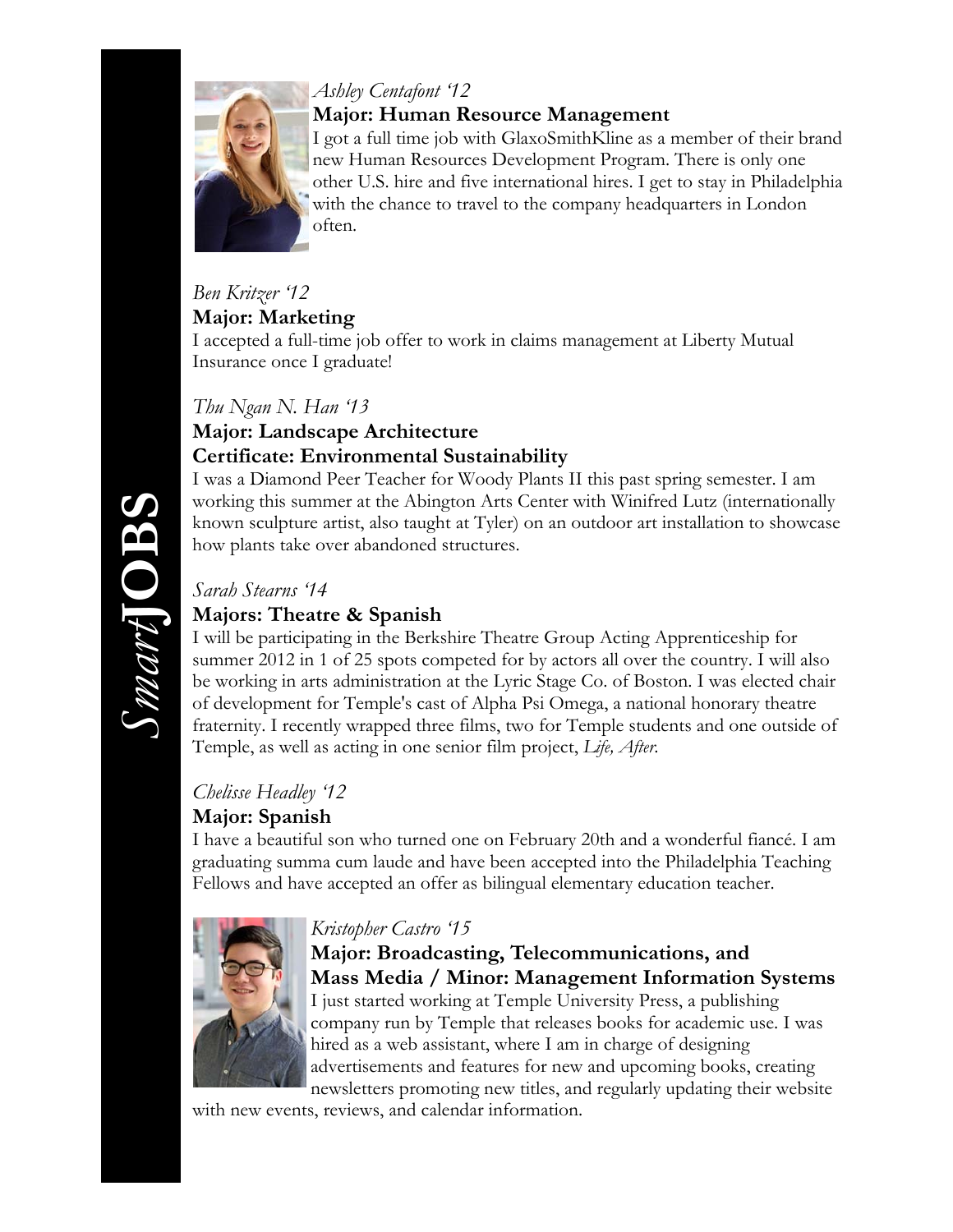

#### *Moriah Baxevane-Connell '12*

#### **Majors: Information Science and Technology & Psychology**

I will be working for Microsoft as an associate consultant starting February 2013, based out of Seattle! Additionally, this summer I have an internship with Protiviti, an internal audit and business risk assessment company, as a consultant in their technology department.

#### *Mitchell Frizzell '13*

#### **Major: Music History / Minor: German**

I recently applied for and then accepted the position as box office ticketing manager for the Marlboro Music Festival, this summer in Marlboro, Vermont. I will spend two and a half months there, working with this renowned music organization.

#### *Jessica Wagner '12*

#### **Major: Marketing**

I just accepted a Supply Chain Management position with Boeing in Huntington Beach, California! I moved there in May and will be promoting Temple out on the West Coast.



#### *Pamela Keats '12*

#### **Major: Psychology / Minor: Cognitive Neuroscience**

This semester I have been working at the Temple University School of Medicine's Center for Obesity Research and Education as part of the Get Healthy Philly campaign. I will be spending this summer working through the Yale School of Medicine and Philadelphia Mural Arts Program as a PAID research assistant on a study on community and behavioral health within Philadelphia. I will be attending graduate

school for occupational therapy at EITHER Jefferson University on a graduate assistantship or at NYU.



#### *Christie Francis '12*

#### **Majors: Journalism & Spanish**

I've been working for Teach for America in recruitment and was accepted to the Corps in January! I'll be moving to North Carolina in June/July post-graduation to teach secondary school Spanish. I've also been working with *Al Dia*, a Spanish newspaper in Philadelphia, for my capstone class.

*Michael Grant '13*  **Major: Theatre**  I'm understudying the title role in the Arden Theatre Company's production of *Robin Hood!*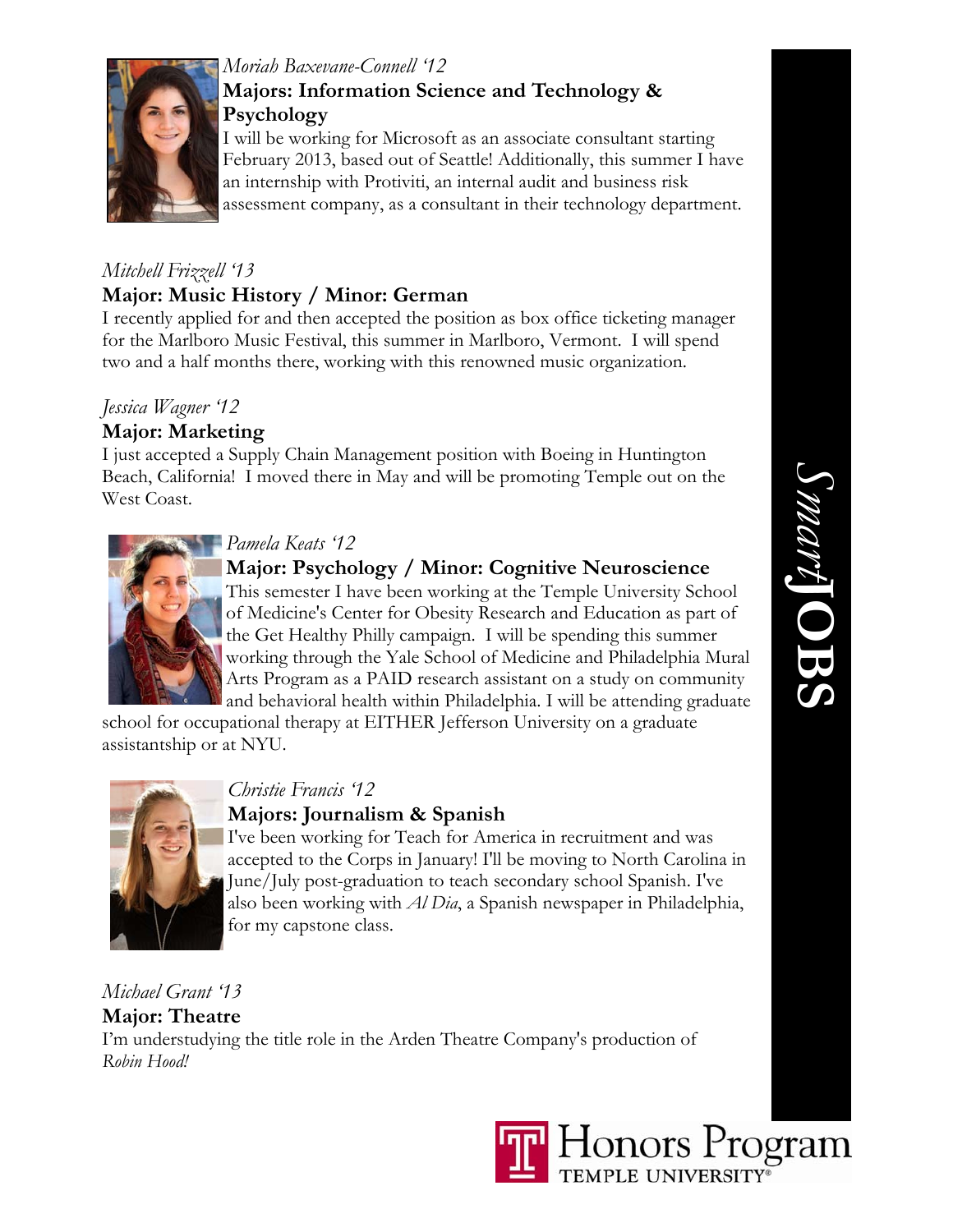#### *Bhavi Patel '14*

#### **Major: Biochemistry / Minor: Healthcare Management**

I have been a part of the e-board for Biology Society and AED for the past year. I will continue my position as public relations officer for BioSociety, and will be bumped up from the current position as TSG-Rep to vice president for AED. I recently received the Adeline and Marvin Wachman Scholarship. I will be starting MCAT class with Kaplan a week after finals end and I plan on taking the MCAT in August.



#### *Alex Wright '13*

#### **Majors: Film and Media Arts & Psychology**

I spent this past summer entering a film in a nationwide Philadelphia film festival, which got nominated for Best Picture and won the Best Acting category. I've been extensively active in Temple's Greek life, becoming the vice president of Temple's Inter Fraternal Council, being a coordinator for Greek 101, and acting as the secretary of my

own fraternity, Alpha Tau Omega. I've worked with *Temple News* as a multimedia editor which consisted of me composing stories around campus that I personally wrote, shot, and helped coordinate. Currently I am volunteering for the Honors Admissions and Transitions Team and will be going to London this summer for Temple's study away program.

#### *David Lopez '13*

#### **Major: Political Science / Minor: Criminal Justice**

I was recently elected student body president of Temple University. My term officially began in April and will last for approximately one year. I was also recently selected as a Diamond Award recipient for outstanding commitment and excellence within the Temple community. Probably most exciting is that this summer I will be interning at the White House in Washington, D.C.

#### *Eric Dorr '12*

#### **Major: Music Education with Jazz Studies**

I have been working on a recording with my band for over two years. It is finally finished. The band is made up of friends from the suburbs of Philadelphia. We are called Lundi, and our EP is available for free at *www.lundimusic.com*.



#### *Samantha Carter '15*

#### **Major: Social Work**

I got a full time position as a field manager at a non-profit called Fund for the Public Interest in Providence, RI for the summer. I will be organizing canvassing to petition against the use of plastic bags for an environment organization and also petition for nutrition in schools. Also I was recently awarded one of the Memorial Scholarships for \$1500.

#### *Sarah Bedrick '15*  **Major: Theater, Directing Concentration**

This spring I'll be performing in Temple Theater's main stage production of *Top Girls*, by Caryl Churchill. It's a British feminist play that takes place in the 80's, and features a cast of ten women. We've been rehearsing all semester and we opened April 13th in Randall Theater.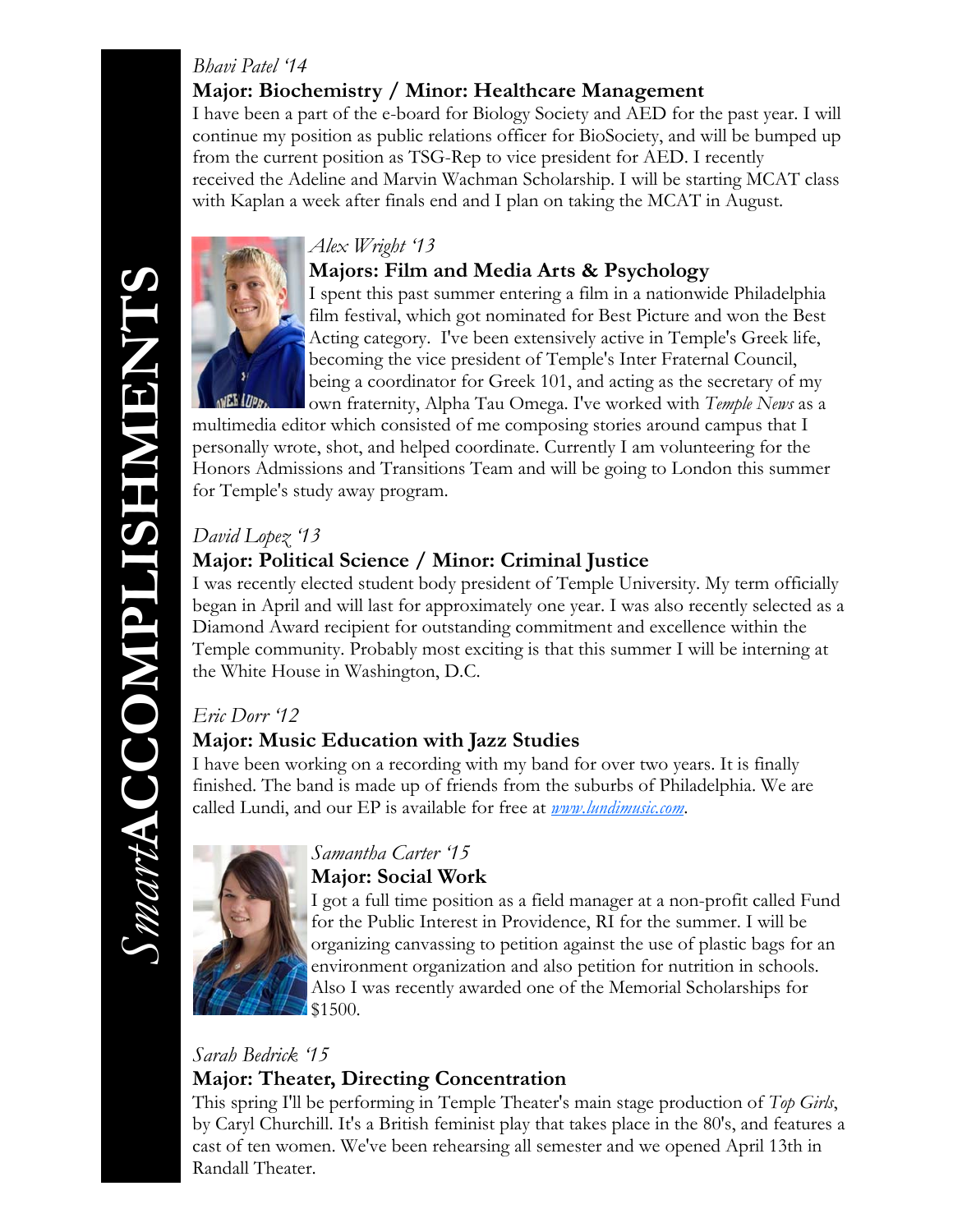#### *Kate McCann '14*

#### **Major: Photojournalism / Minor: Spanish**

I held a staff photographer internship at *Philadelphia Daily News*, I am a photo editor at *The Temple News* and won the Keystone Award for the 2011 year in the sports photo category. I have an internship with Love Me Do wedding photography and you can follow me at *www.katemccannphotography.com* and *www.katemccannphotography.blogspot.com*.

#### *TJ Bastone '13*

#### **Major: Music Education, String Bass**

I am in my second year of my internship with the Philadelphia String Project, where I teach inner city students in the greater Philadelphia area how to play string instruments. I am the vice president of Temple University's chapter of ASTA (American String Teacher's Association) and was invited to present at the ASTA National Conference in Atlanta, Georgia, from March 20-24.



#### *Ben Hovne '12*

#### **Major: Mathematics with Teaching**

Currently I am student teaching at the Franklin Learning Center in Philadelphia. I teach two classes of tenth grade geometry every day. This summer I will also be presenting a paper I wrote in collaboration with Adam Hovne and Thomas Schott in Venice, Italy. The paper is about the effects of education and public policy on entrepreneurial innovation.

#### *Chet Williams '13*  **Major: Marketing**

I'm in the final stages of creating my first solo album called *"We All Walk Fast and Nod in Unison."* I raised \$1,817 through viral marketing campaigns online and asking everybody to donate. I had a CD release show on Feb 25th at Philadelphia Mausoleum of Contemporary Art (PhilaMOCA) with a 12 piece band, complete with a horn section, a string section, backup vocalists, and a full rhythm section. Over 100 people attended.

#### *Elisabeth Shertzer '14*

#### **Major: Music Education, Tuba**

In the summer of 2011, I marched my first year with the Cadets Drum and Bugle Corps. We spent the first month of summer in spring training in Johnstown, PA, spending 12-hour days rehearsing out in the sun. After that, we spent the next two months on a nationwide tour, performing and rehearsing in 27 states. We came in first at quarterfinals, semifinals, and we became the 2011 DCI World Champions on August 13th.

#### *Andrew Galligan '13*

#### **Majors: Film & Media Arts**

I was recently accepted to study abroad in Rome, Italy this summer. I also created a PSA for this year's National Eating Disorder Awareness Week that was featured on NEDA's YouTube page. (Link: http://youtu.be/TKMfdjcGxD4)